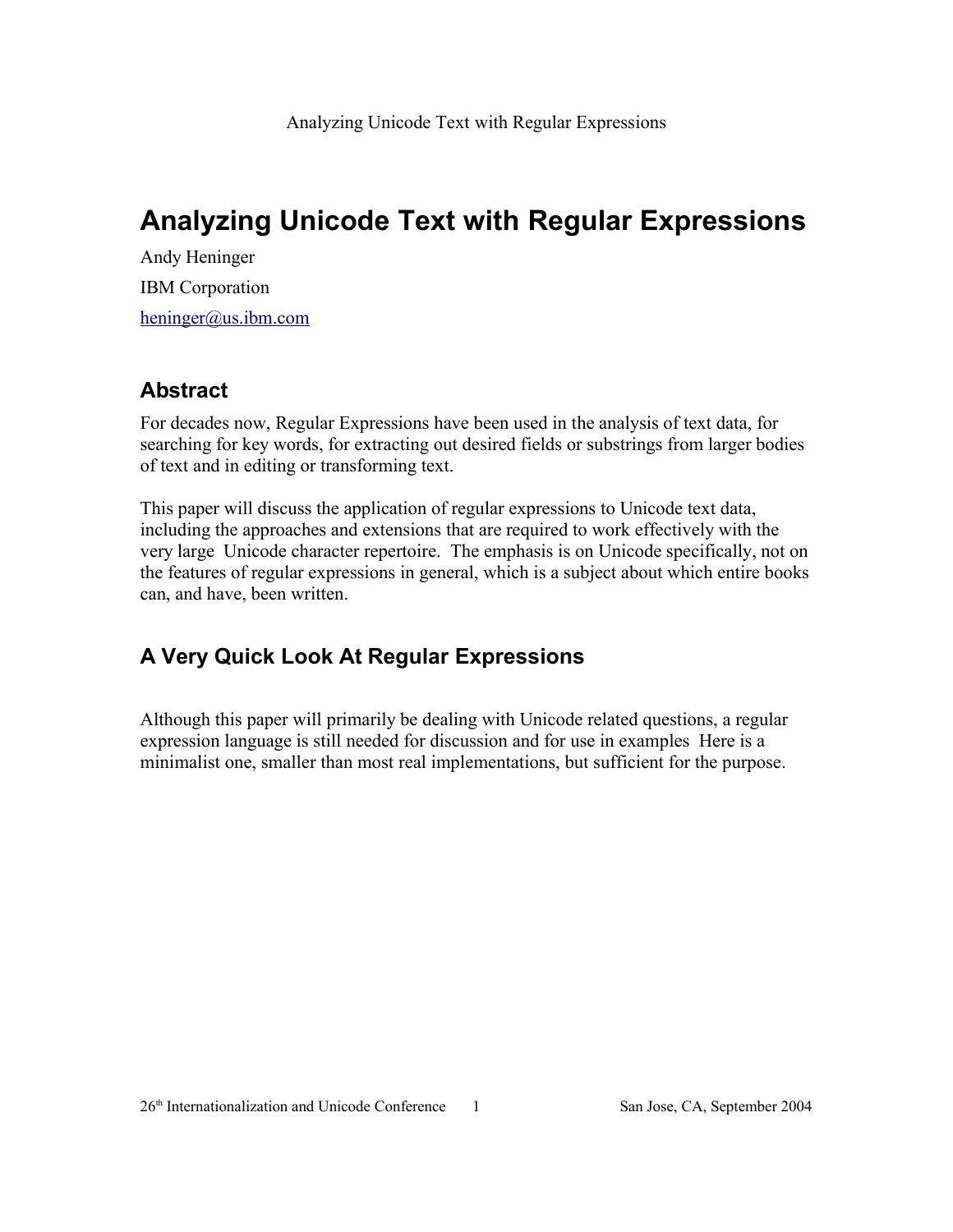| <b>Item</b>                                                   | <b>Definition</b>                                                                                |
|---------------------------------------------------------------|--------------------------------------------------------------------------------------------------|
|                                                               | Match any single character                                                                       |
| [range or set of characters]                                  | Match any character of a class or set of characters. Set<br>expressions will be described later. |
| $\ast$                                                        | Match 0 or more occurrences of the preceding item.                                               |
| $+$                                                           | Match 1 or more occurrences of the preceding item.                                               |
| <b>Literal Characters</b>                                     | Match themselves.                                                                                |
| $\lvert u \rvert d \rvert d$<br><i><u><b>Uddddddd</b></u></i> | Unicode Code Point Values, 16 or 32 bits.                                                        |
| $(sub-expression)$                                            | Grouping. $(abc)^*$ , for example.                                                               |
| a b c                                                         | Alternation. Match any one of 'a' or 'b' or 'c'.                                                 |

And, to make things more concrete, here are a few samples of simple expressions

| <i>Expression</i> | <b>Description</b>                                                                                                                                   |
|-------------------|------------------------------------------------------------------------------------------------------------------------------------------------------|
| Hello             | Match or select appearances of the word "Hello" in the<br>target text.                                                                               |
| $aa[a-z]^*$       | Match any word beginning with "aa" and consisting of<br>only the lower case letters a-z. (Just what is in the range<br>$[a-z]$ is another question.) |
| *                 | Match everything.                                                                                                                                    |

A large number of implementations and specifications for regular expressions exist, in editors, in programming languages and libraries, in stand-alone search tools, in query languages, and elsewhere. While the basics are pretty much the same among them, differences do exist, especially in the areas of newer or more advanced features, including the level of Unicode support.

Implementations with a reasonable level of Unicode support include Perl, Java (JDK 1.4 or newer), Microsoft .NET and IBM's ICU4C library.

## **The Evolution of Character Ranges, from [a-z] to [\p{Letter}]**

Access to character properties from regular expression character classes is the the single most important key to accessing the power of Unicode from regular expressions. Let's begin with a very brief history of the use of character sets, or ranges.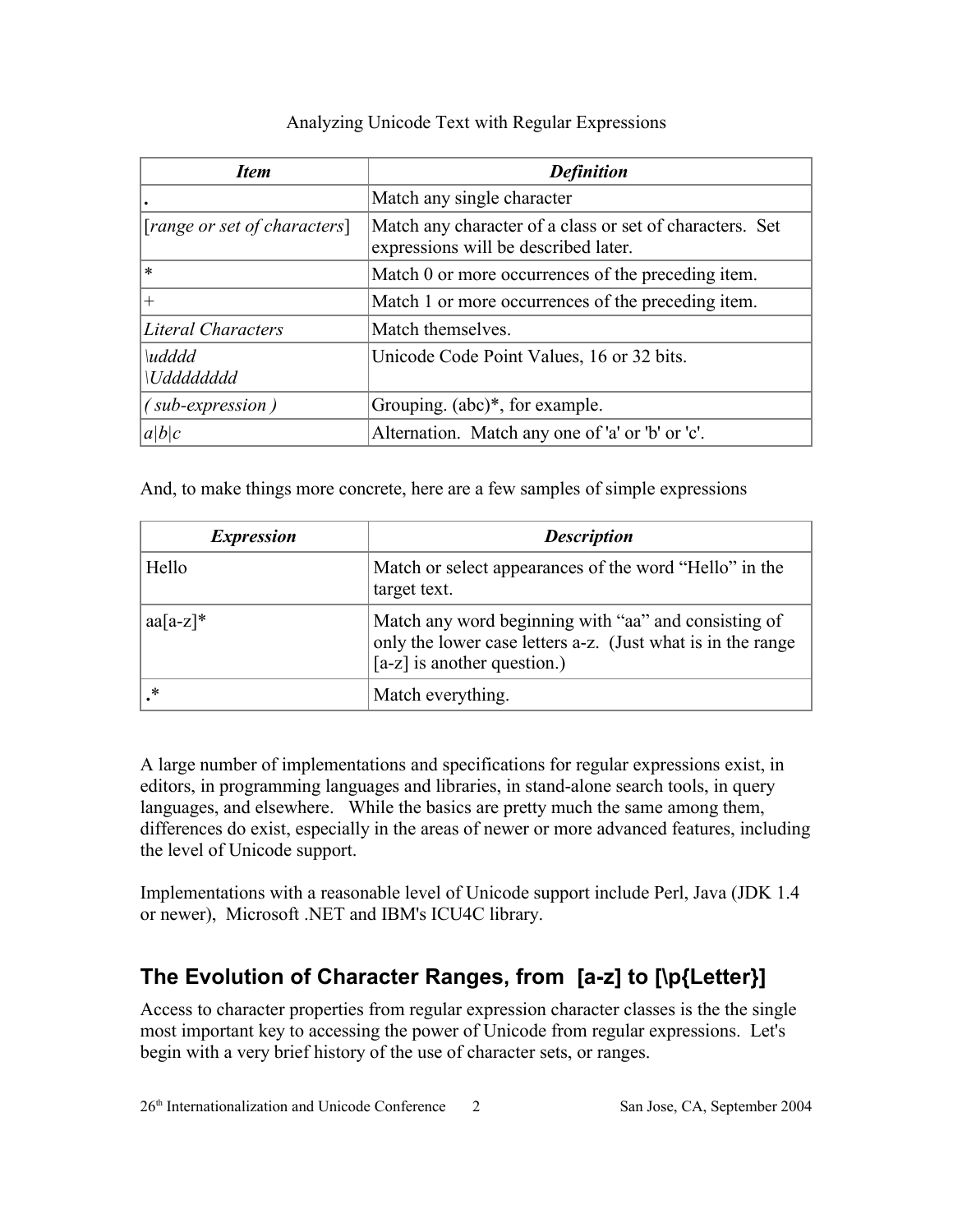In the beginning, regular expressions were assumed to work with text in ASCII, or in some similar legacy character set. A simple expression to match a word might look something like this

$$
[a\negthinspace -\negthinspace zA\negthinspace -\negthinspace Z]+\negthinspace
$$

which is an RE that matches one or more contiguous letters. This only works, more or less, for English. It doesn't work for other languages using letters with accents or other marks (niño, bébé), or for those using non-latin alphabets, such as Greek, Russian or Arabic.

### *POSIX Character Classes*

The first steps towards improving the situation, predating Unicode, came from the POSIX definition of regular expressions. It introduced several named classes of characters, as shown in this table:

|  | $\big $ [:xdigit:] $\big $ [:print:] $\big $ [:upper:] $\big $ [:blank:] $\big $ [:graph:] $\big $ [:punct:] |  |  |
|--|--------------------------------------------------------------------------------------------------------------|--|--|

Updating our first expression to use the alpha character class rather than the a-to-z range,

[:alpha:]+

will take care of recognizing niño or bébé. And, if the implementation supports the text's character encoding, non-Latin languages will be supported as well.

The POSIX specification for regular expressions is character encoding agnostic. It does not define a precise set of characters to be included in the character classes, and indeed, without knowing the character encoding, it could not. Implementations must make appropriate character class assignments for each encoding or code page that is supported, including Unicode.

### The Unicode consortium, in

http://www.unicode.org/reports/tr18/#Compatibility\_Properties, provides recommended mappings for each of the POSIX character classes in terms of Unicode character properties. These provide for some compatibility when moving between POSIX and Unicode environments, however working directly with Unicode character properties provides for a far more expressive and powerful search.

### *Collation Ranges*

POSIX also introduced the idea of collation, or natural language ordering for character ranges in regular expressions. The idea is that range of characters [a-z] would not be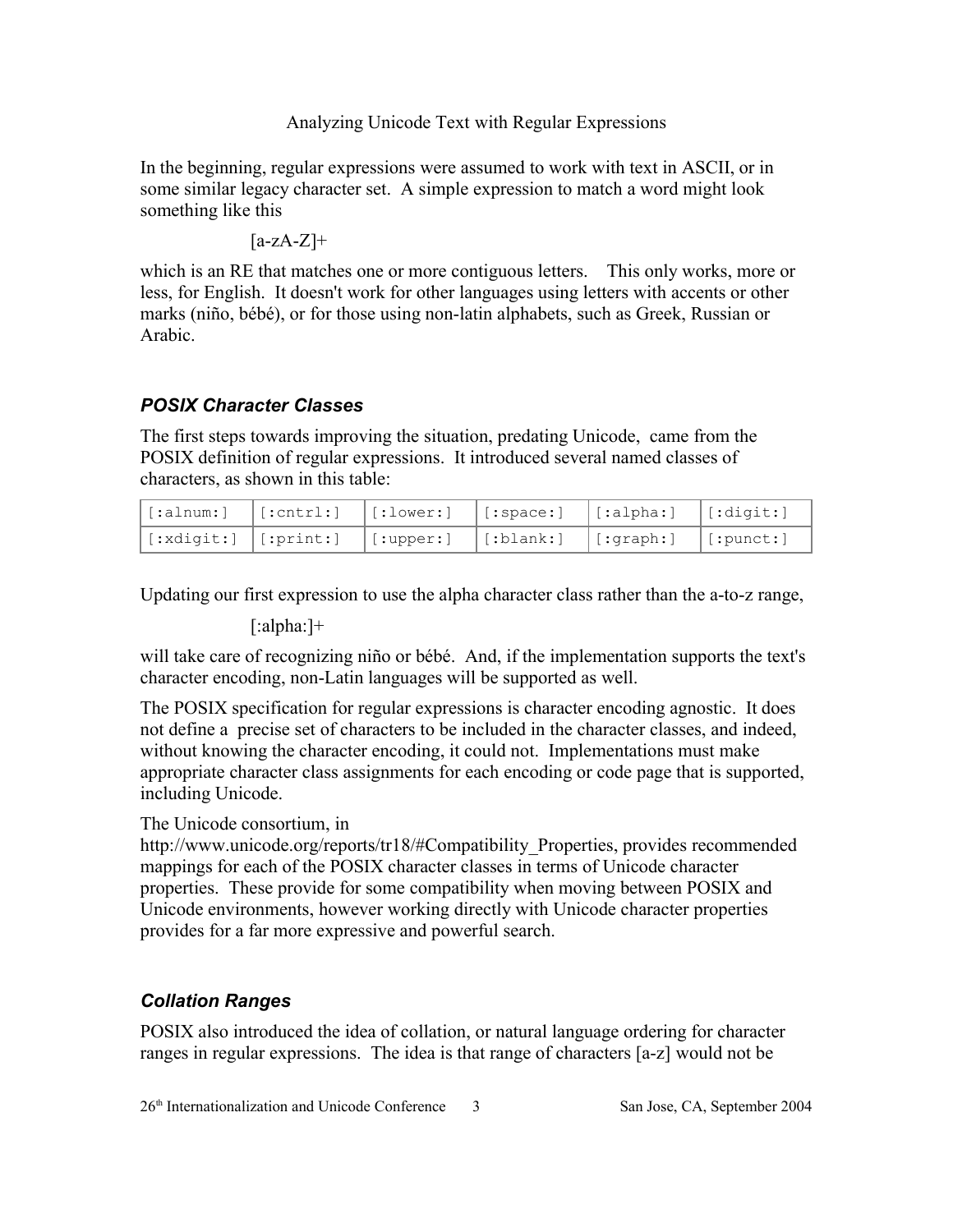interpreted based on the numerical character code values for 'a' and 'z', but instead be based on a dictionary sort order. The range [a-z] then includes all representable characters that sort between 'a' and 'z', and will match our Spanish niña and French bébé There are, however, some surprising aspects to this approach.

In collation sort ordering, uppercase letters sort before lower case, that is, the ordering of the letters of the English alphabet is AaBbCcDd...YyZz Thus, [a-z] matches A[aBbCcDd...YyZz], including uppercase B-Z, but not uppercase A. Surprising. The collation based range [a-z] will include some accented characters, but the exact details depend on the locale and the implementation, and can be difficult to determine.

Although the intent was certainly noble, the non-obvious implications of collation based range expressions have limited the spread of this approach. It does not appear in Perl, or in implementations tracing their ancestry in some way to Perl, a group that includes most packages supporting Unicode character properties.

## *Unicode Property based Character Classes*

With Unicode text data, Unicode Character Properties make possible a much more complete and capable system for categorizing and selecting characters. For our original example, we can replace the expression

 $[a-zA-Z]+$ 

with this

[\p{Alphabetic}]+

Note that the set of letters  $[\n\phi(A]$  phabetic $\)$  contains many more characters than just the Latin letters [a-zA-Z], including accented Latin letters, letters from other alphabets, and some marks and signs that are normally treated as if they were letters.

The set can be restricted to include Latin letters only in this way:

 $[\n\{A\}$ phabetic $\&\p\{Script=Latin\}$  +

Unicode defines more than 70 character properties; here are some that are likely to especially useful in Regular Expressions.

| <b>Property Name</b> | <b>Description</b>                                                                                                                                                                           |
|----------------------|----------------------------------------------------------------------------------------------------------------------------------------------------------------------------------------------|
| General Category     | Categorizes all characters as Letters, Numbers,<br>Separators, Punctuation, Marks, Symbols or Other.<br>Also defines sub-groups within each of these main<br>groups, e.g. Letter, uppercase. |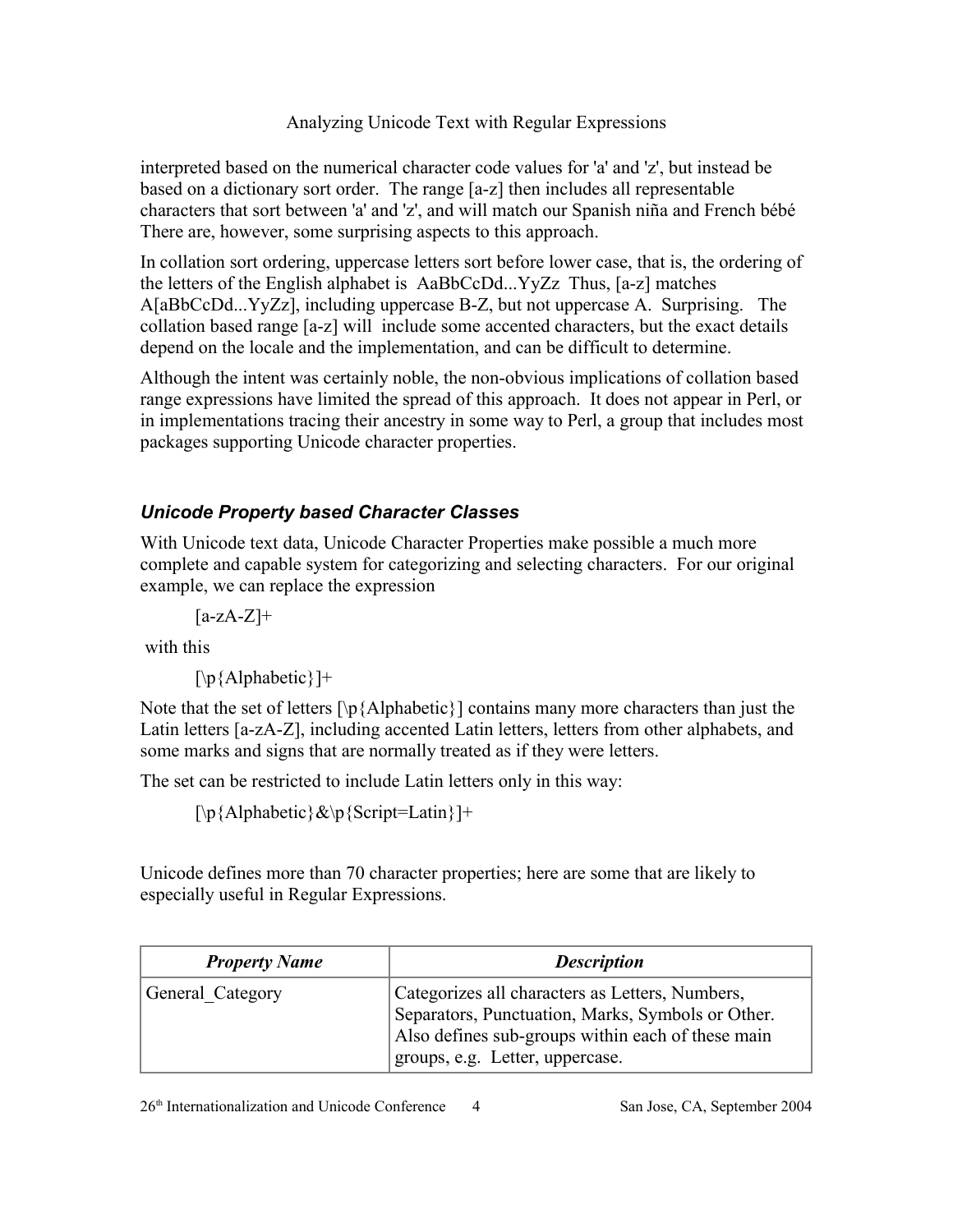| <b>Property Name</b>    | <b>Description</b>                                                                                                                                                                                                          |
|-------------------------|-----------------------------------------------------------------------------------------------------------------------------------------------------------------------------------------------------------------------------|
| Script                  | The script with which a character is associated. Latin,<br>Greek, Cyrillic, Han, Hebrew, etc.                                                                                                                               |
| Alphabetic              | Letters plus additional letter-like marks.                                                                                                                                                                                  |
| Uppercase               | Uppercase characters. Consists mostly of letters, but<br>there are a few other characters with separate upper<br>case forms that are not letters. Note that many<br>characters are not cased – are neither upper nor lower. |
| Lowercase               | Lowercase characters.                                                                                                                                                                                                       |
| White Space             | White space characters                                                                                                                                                                                                      |
| NonCharacter Code Point | Code points that are explicitly defined as illegal for the<br>encoding of characters.                                                                                                                                       |

The syntax for using a Unicode property in a character set expression typically has this form (originally from Perl):

 $[\n\phi\{property\ name = property\ value\}]$ 

For example,

[\p{General\_Category=Currency\_Symbol}]

Because the Unicode General Category is probably the most commonly referenced property in set expressions, the syntax allows the property name to be omitted, like this:

[\p{Currency\_Symbol}]

Each General Category value has both a short and a long name, allowing us to shorten the set expression still further, to

 $[\n\bra{Sc}]$ 

The properties Alphabetic, Uppercase, Lowercase, White\_Space and NonCharacter Code Point are boolean – either true or false. For these, only the property name is needed; the value of "true" is implied.

[\p{Alphabetic}]

and

[\p{Alphabetic=TRUE}]

are equivalent.

26<sup>th</sup> Internationalization and Unicode Conference 5 San Jose, CA, September 2004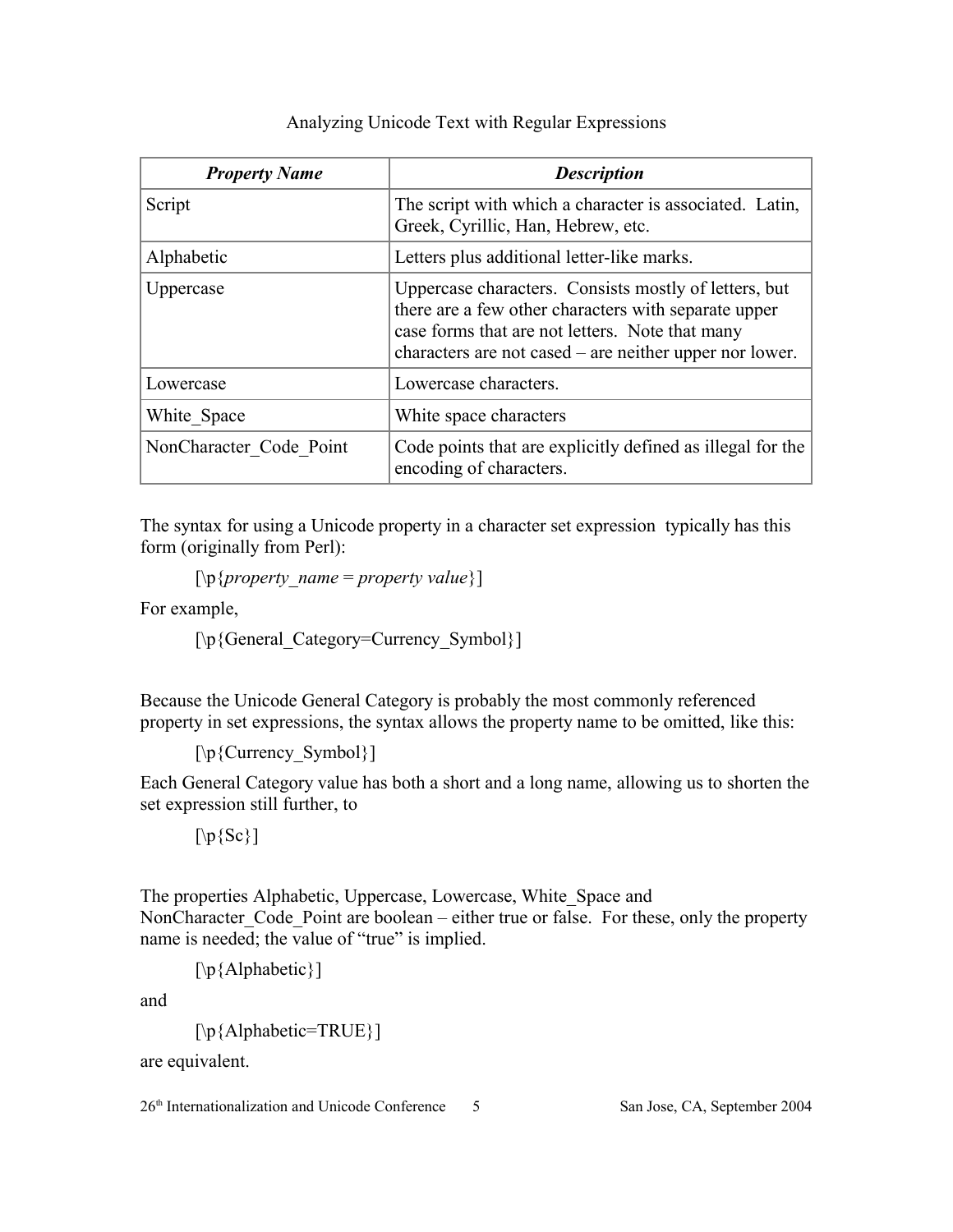For reference, here is a list of the Unicode General Category property values, with a brief description and/or representative characters for each.

| <b>Long Name</b>                 | <b>Abbr</b>    | <b>Examples or Description</b>                                                                                                                                    |
|----------------------------------|----------------|-------------------------------------------------------------------------------------------------------------------------------------------------------------------|
| Letter                           | L              | All letters. ABC áçî ΓΔΠ                                                                                                                                          |
| <b>Uppercase</b> Letter          | Lu             | ΑΒΣ ΏΣΔ                                                                                                                                                           |
| Lowercase Letter                 | L1             | abc                                                                                                                                                               |
| <b>Titlecase Letter</b>          | Lt             | A small number of composite characters containing both<br>an initial capital and following small letter. \u01f2, Dz                                               |
| Modifier Letter                  | Lm             | Small signs that are generally used to indicate<br>modifications of a previous letter.                                                                            |
| Other Letter                     | Lo             | Letters that do not distinguish case. Includes Chinese,<br>Japanese, Korean ideographs.                                                                           |
| Mark                             | M              | All Marks                                                                                                                                                         |
| Non-Spacing Mark                 | Mn             | Marks that combine with a preceding base character to<br>form a single combined character.<br>\u0300, combing grave accent<br>\u0307, combining diaeresis         |
| Spacing<br><b>Combining Mark</b> | Mc             | Combining Marks that display after their base character,<br>rather than over/under it.<br>\u094c, Devanagari vowel sign<br>\u0d46, Malayalam vowel sign E         |
| <b>Enclosing Mark</b>            | Me             | Non-spacing marks that display as completely enclosing<br>their base character.<br>\u20dd, combining enclosing circle<br>\u0489, combining Cyrillic millions sign |
| Number                           | N              | <b>All Numbers</b>                                                                                                                                                |
| Decimal Digit<br>Number          | Nd             | $123$ $155$                                                                                                                                                       |
| Letter Number                    | N <sub>1</sub> | Roman Numerals, and a few other relatively rare forms.                                                                                                            |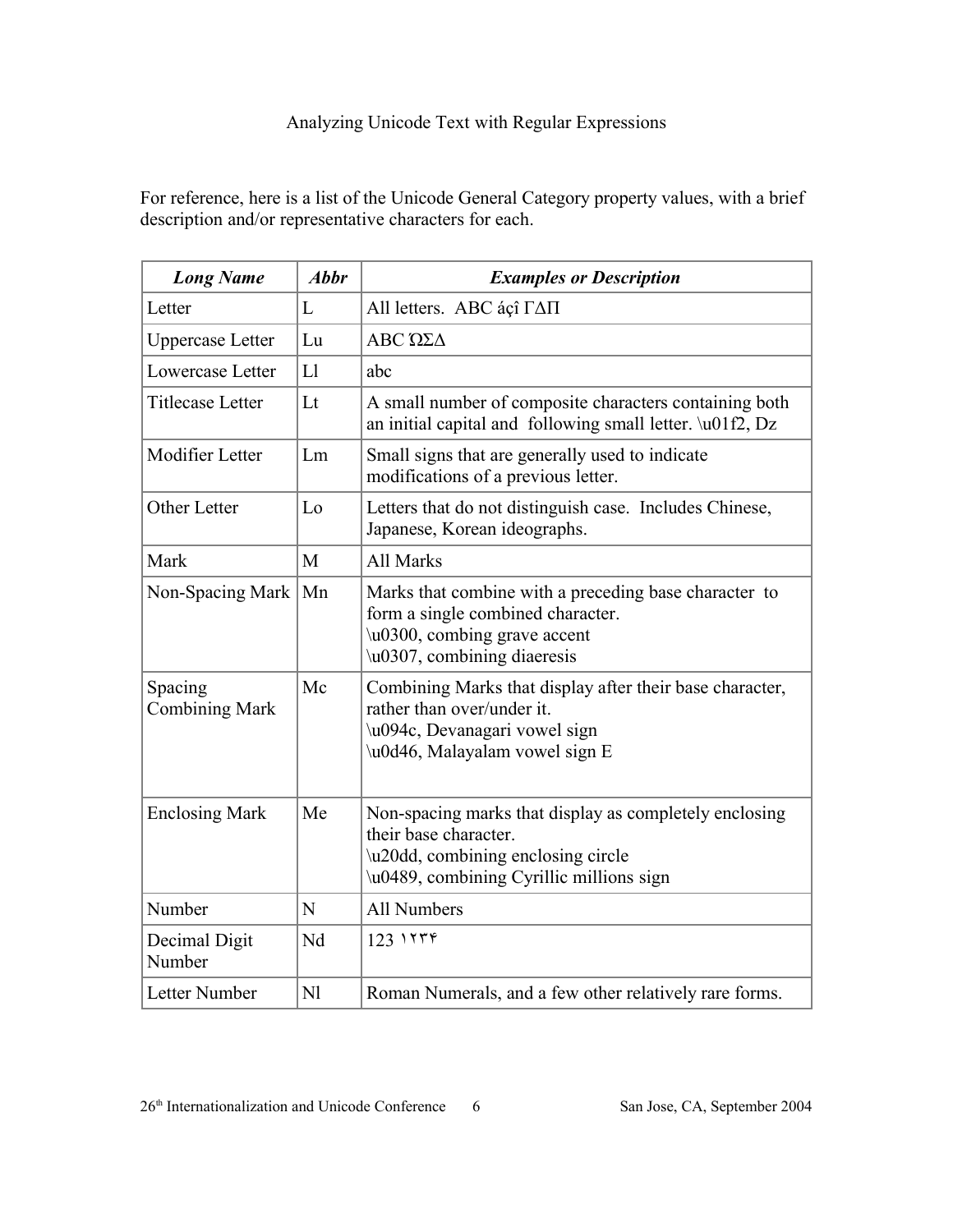| <b>Long Name</b>           | <b>Abbr</b>  | <b>Examples or Description</b>                                                                                                                                                                                                                                                                                                                               |
|----------------------------|--------------|--------------------------------------------------------------------------------------------------------------------------------------------------------------------------------------------------------------------------------------------------------------------------------------------------------------------------------------------------------------|
| Other Number               | No           | Superscripts, Subscripts, fractions, other non-decimal-digit<br>values encoded as single characters.<br>\u0bf0, Tamil number ten<br>\u0f2a, Tibetan digit half one<br>\u2154, vulgar fraction two thirds                                                                                                                                                     |
| Punctuation                | $\mathbf{P}$ | <b>All Punctuation</b>                                                                                                                                                                                                                                                                                                                                       |
| Connector<br>Punctuation   | Pc           | \u005f, (ASCII underscore)<br>\u203f, undertie<br>and a few more.                                                                                                                                                                                                                                                                                            |
| Dash Punctuation           | Pd           | \u002d, hyphen-minus<br>\u2014, em dash<br>\u301c, wave dash<br>and a variety of other dashes and hyphens.                                                                                                                                                                                                                                                   |
| Open Punctuation           | Ps           | $\left( \begin{array}{c} \end{array} \right)$<br>and a long list of additional left brackets and parentheses.                                                                                                                                                                                                                                                |
| <b>Close Punctuation</b>   | Pe           | $\left.\begin{array}{c} \end{array}\right)$   $\left.\begin{array}{c} \end{array}\right$<br>and a long list of additional right brackets and parentheses.                                                                                                                                                                                                    |
| <b>Initial Punctuation</b> | Pi           | Opening quotation marks, many forms.                                                                                                                                                                                                                                                                                                                         |
| <b>Final Punctuation</b>   | Pf           | Closing quotation marks, many forms.                                                                                                                                                                                                                                                                                                                         |
| <b>Other Punctuation</b>   | Po           | $i : \$ $\frac{1}{2}$ $\frac{1}{2}$ $\frac{1}{2}$ $\frac{1}{2}$ $\frac{1}{2}$ $\frac{1}{2}$ $\frac{1}{2}$ $\frac{1}{2}$ $\frac{1}{2}$ $\frac{1}{2}$ $\frac{1}{2}$ $\frac{1}{2}$ $\frac{1}{2}$ $\frac{1}{2}$ $\frac{1}{2}$ $\frac{1}{2}$ $\frac{1}{2}$ $\frac{1}{2}$ $\frac{1}{2}$ $\frac{1}{2}$ $\frac{1}{2}$ $\frac{1$<br>and many more, from many scripts. |
| Symbol                     | S            | All Symbols                                                                                                                                                                                                                                                                                                                                                  |
| Math Symbol                | Sm           | $+$ < = > $  \div \sum / \bigcap$<br>and many more                                                                                                                                                                                                                                                                                                           |
| <b>Currency Symbol</b>     | Sc           | and many more                                                                                                                                                                                                                                                                                                                                                |
| Modifier Symbol            | Sk           | Spacing (non-combining) forms of accents, other<br>diacritics.                                                                                                                                                                                                                                                                                               |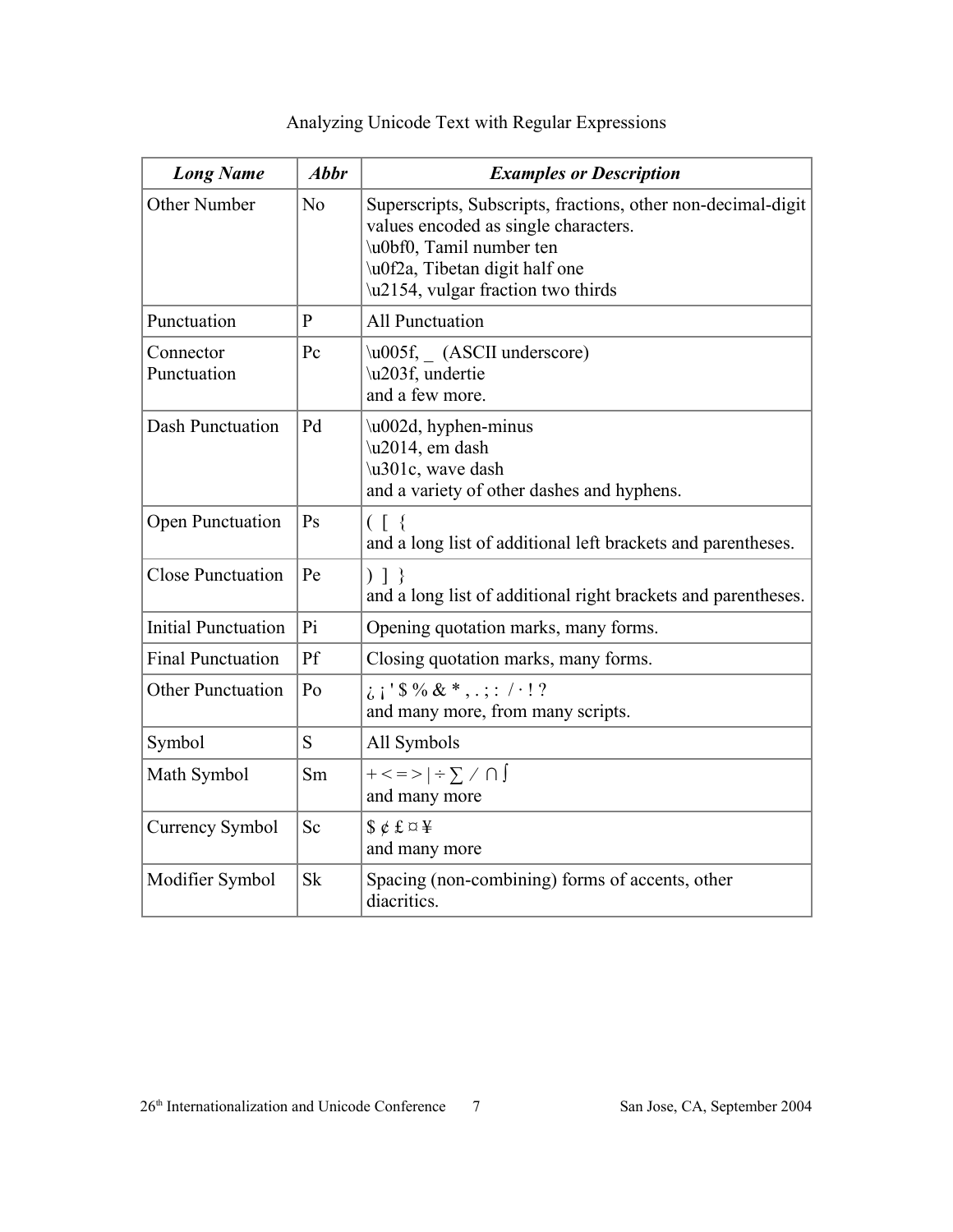| <b>Long Name</b>       | <b>Abbr</b>   | <b>Examples or Description</b>                                                                                                                                                                                                     |
|------------------------|---------------|------------------------------------------------------------------------------------------------------------------------------------------------------------------------------------------------------------------------------------|
| Other Symbol           | So            | A grab-bag<br>00a7, section sign<br>00ae, registered sign<br>00b0, degree sign<br>0482, Cyrillic thousands sign<br>060e, Arabic poetic verse sign<br>09fa, Bengali isshar<br>and many more.                                        |
| Separator              | Z             | All Separators                                                                                                                                                                                                                     |
| Space Separator        | Zs            | Spaces. 18 in all, including the classic ASCII $\u0020$ . Not<br>the same as "white space", does not include tabs, new<br>lines, etc.                                                                                              |
| Line Separator         | Zl            | Includes exactly one character,<br>\u2028, Line Separator                                                                                                                                                                          |
|                        |               | Carriage Return and New Line are categorized as Control<br>characters, Cc.                                                                                                                                                         |
| Paragraph<br>Separator | Zp            | Includes exactly one character,<br>\u2029, paragraph separator                                                                                                                                                                     |
| Other                  | $\mathcal{C}$ | All other characters                                                                                                                                                                                                               |
| Control                | Cc            | ASCII control codes, characters in the ranges<br>\u0000-\u001f and<br>\u0080-\u009f                                                                                                                                                |
| Format                 | <b>Cf</b>     | Soft hyphens, bidi controls, zero-width spaces, joiners,<br>and more.                                                                                                                                                              |
| Surrogate              | Cs            | The range \ud800-\udbff<br>An occurrence of characters within the surrogate range<br>indicates a problem – either unpaired surrogates in the<br>input text, or an implementation that does not handle<br>supplementary characters. |
| Private Use            | Co            | The ranges<br>\ue000-\ue8ff and<br>\U000f0000 - \U000ffffd<br>\U00100000 - \U0010fffd<br>Reserved for application specific use.                                                                                                    |
| Not Assigned           | Cn            | Unassigned characters.                                                                                                                                                                                                             |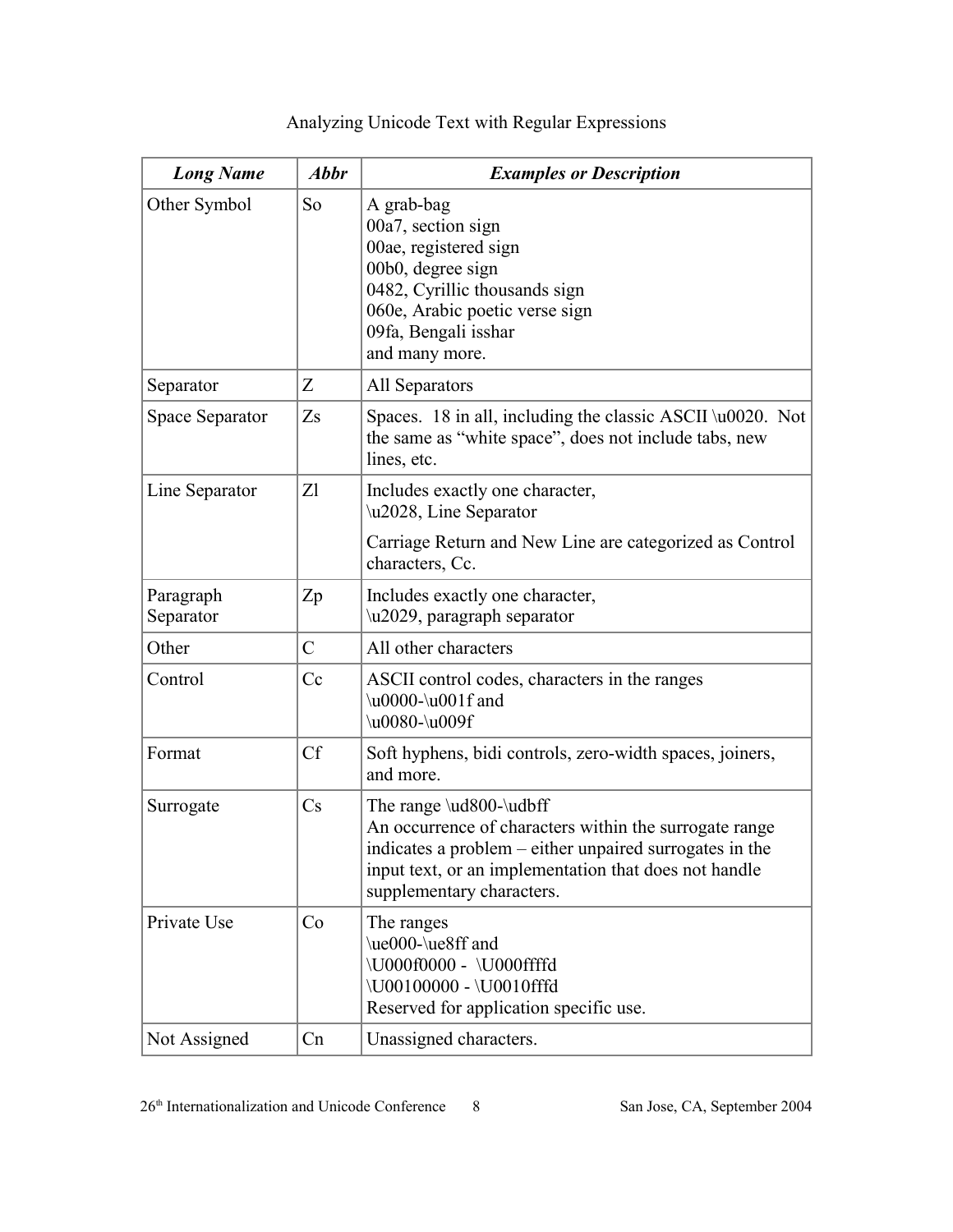## **Scripts and Blocks**

The script of a character is the alphabet that the character belongs to. Being a Unicode character property, script is accessible to regular expressions in the same way as any other property. For example, text containing Hebrew characters can be selected with this expression:

```
[\p{script=Hebrew}]+
```
With some implementations, the expression can be shortened to the script name alone, omitting the "script  $=$ ".

[\p{Hebrew}]+

This does not conflict with the similar short form for General Category because there is no overlap in the names – there is no script with the same name as a General Category value.

Here is a slightly extended expression that matches entire lines that contain any Hebrew characters:

.\* $[\n\{Hebrew\}].$ \*

The ".\*"s match all characters following or preceding the Hebrew on the line.

### *Script is not the same as Language*

Regular expressions can identify text written with a particular script, but in most cases this is not the same as identifying the language of the text. The Latin script, to take the obvious case, is used for English, French, German, Spanish, etc. Cyrillic is used for Russian, Serbian, Bulgarian and more. Arabic, Hausa, Kashmiri, Kazak, Kurdish, Kyrghyz, Pashto, Farsi, Sindhi, Tatar, Turkish, Uyghur and Urdu are all written with the Arabic script.

Determining the language of a sample of text is well beyond what can easily be accomplished with regular expressions alone.

### *Characters shared between Scripts*

Many characters are shared between scripts, including numbers, punctuation, symbols, formatting and control characters. All of these shared characters have been assigned the script value of "Common."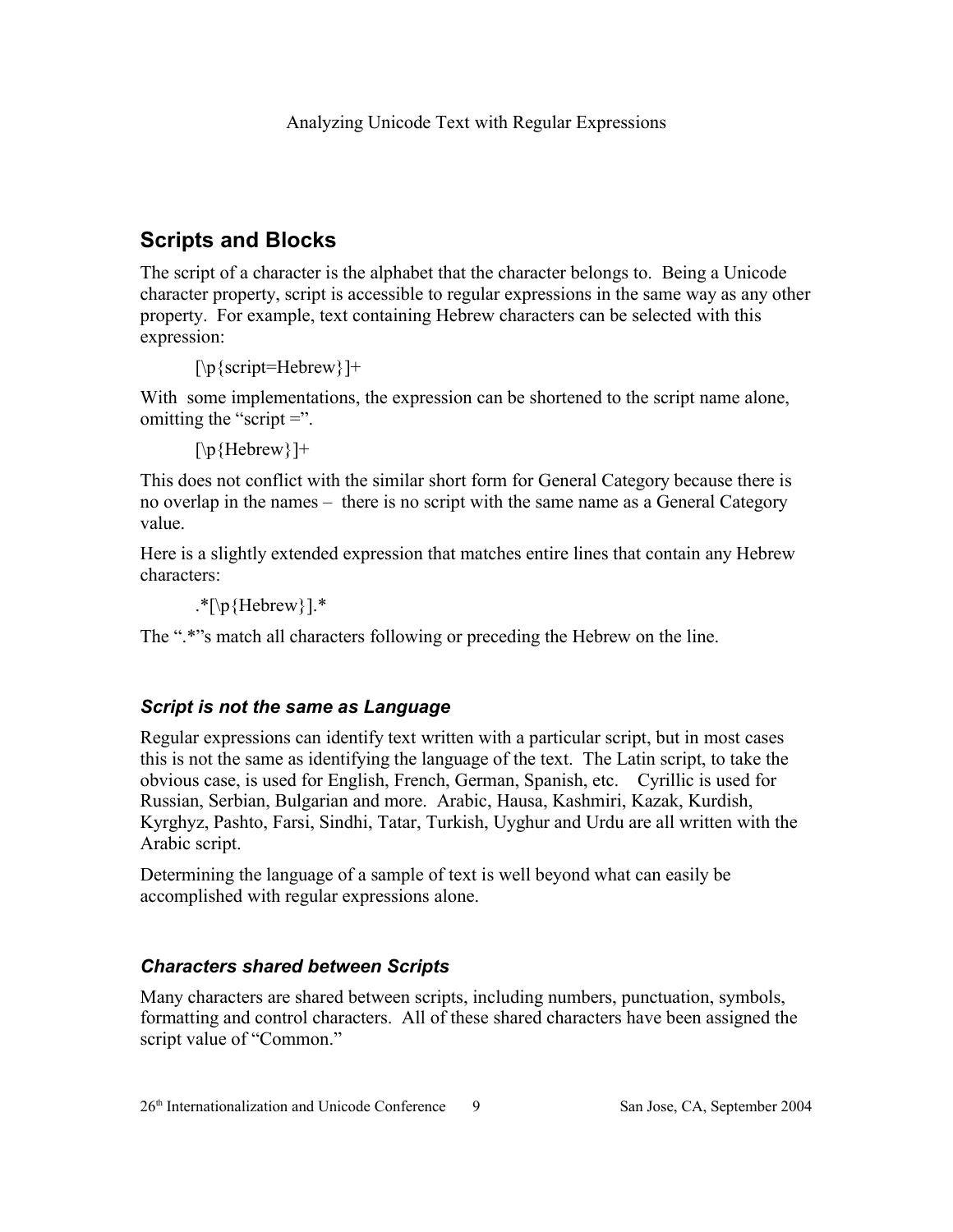A related class of shared characters are non-spacing marks that combine with a base character to form what is logically a single character. Combining accent marks are an example. The script property of these characters is "Inherited", and they are considered to have the same script as the base character that precedes them.

Taking Common and Inherited script characters into account, here is a regular expression to match a range of text written in the Cyrillic script:

 $[\p{Common}\p{Inherited}\}*(\p{Cyrillic}\] \p{Common}\p{Inherited}\}^+$ 

This will match one or more Cyrillic characters (the '+' at the end of the expression), together with any number of intervening, preceding or following Common or Inherited characters.

## *Blocks*

*Block* is a Unicode property that is related to script, but not quite as useful. Because some regular expression implementations make the Block property available, but not the Script, it is important to understand the differences.

A block is a contiguous range of Unicode characters (code points) that has been designated for a particular use, often for encoding a script.

Block property and script names do overlap. Some examples of the property names are shown in the chart below; the full list is available at http://www.unicode.org/Public/UNIDATA/Blocks.txt and

http://www.unicode.org/Public/UNIDATA/Scripts.txt

| <b>Block</b>       | <b>Script</b> |
|--------------------|---------------|
| <b>Basic Latin</b> | Latin         |
| Latin-1 Supplement |               |
| Latin Extended-A   |               |
| Latin Extended-B   |               |
| Greek and Coptic   | Greek         |
| Hebrew             | Hebrew        |
| Arabic             | Arabic        |

The block property has some limitations that usually make the script property a better choice if it is available. The problems with relying on Blocks included

1. Blocks are simply ranges, and may contain reserved code points.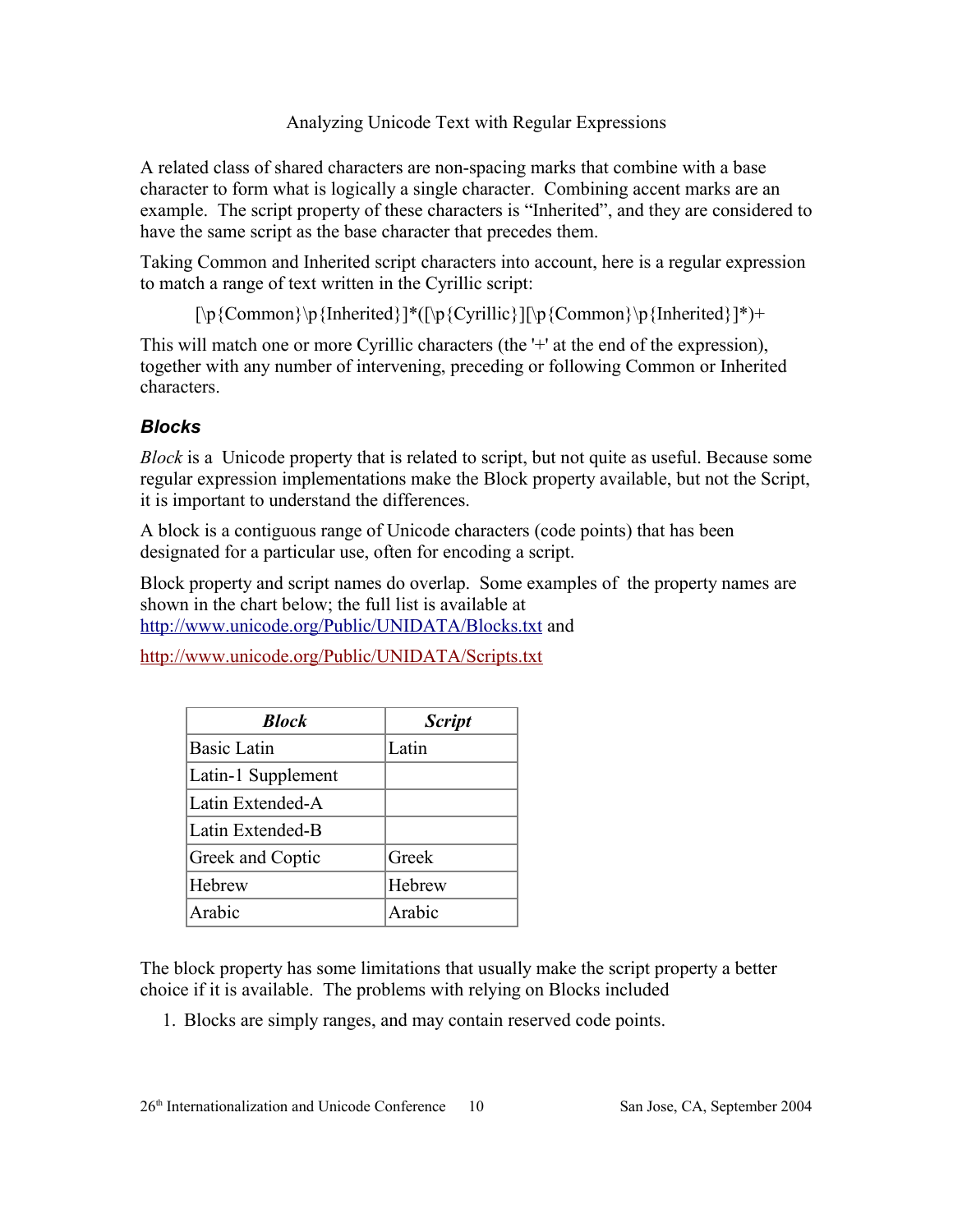- 2. The characters from an alphabet or writing system may be spread between several blocks.
- 3. A single block may contain characters that are used in several scripts. There is nothing corresponding to the "Common" and "Inherited" script properties to enable the identification of these shared characters.

Despite these limitations, the block property can still be useful in identifying text that contains characters from desired scripts.

## **More Set Operations**

### *Lose the Brackets*

When specifying a class of characters from a single Unicode property, the [brackets] around the set expression may be omitted. Thus, these two expressions

```
[\n\Phi\{\text{Letter}\}]+
\pmb{\in} {Letter}+
```
are equivalent.

## *Negated Sets*

The set of characters not having a property can be specified by  $P\{property\}$  Again, the following two expressions are equivalent:

```
[\wedge]p{Letter}]
\P{Letter}
```
The " $\wedge$ " in a [ $\wedge$ set] expression complements or inverts the set. This " $\wedge$ " notation dates back to the prehistory of regular expressions; thus  $\lceil$  a-z] matches everything except the lower case letters a through z.

### *Unions and Intersections*

A set specifying two or more properties contains the union of the characters matched by the properties. Thus the expression

```
[\p{Lowercase_Letter}\p{UpperCase_Letter}]
```
will match all upper or lower case letters. It differs from  $\pi$ . Exter in that it does not match un-cased letters such has Han ideographs.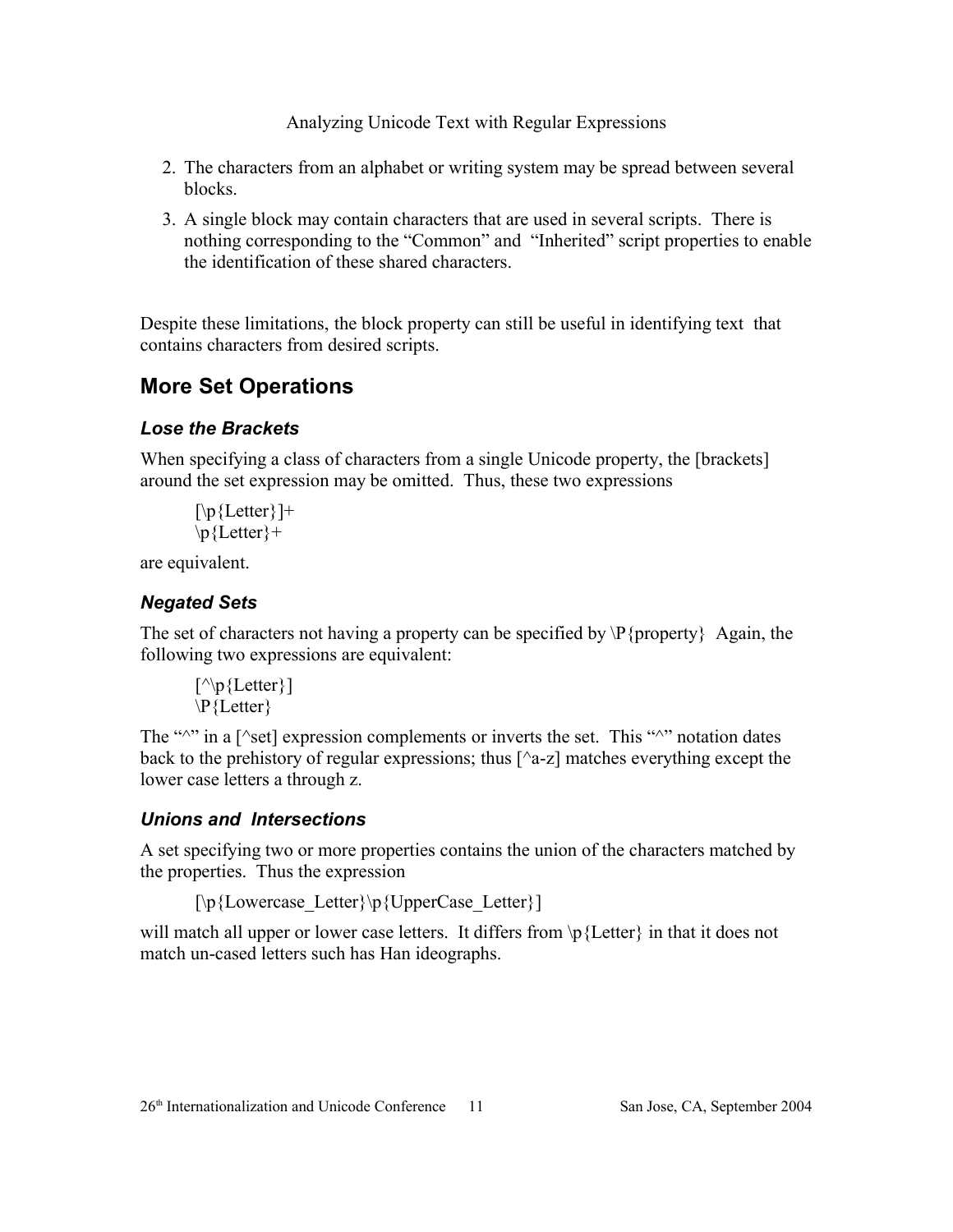In this case, the [brackets] on the set expression are definitely required; without them, the expression

\p{Lowercase\_Letter}\p{UpperCase\_Letter}

matches a sequence of two characters, a lower case letter followed by an upper case letter.

Intersection, specified with an " $\&$ " makes it possible to define sets of characters for which two or more properties must be true. For example,

 $[\pmb{\in}$  {Cyrillic} & \p {UpperCase Letter }

would match only uppercase Cyrillic letters.

*Caution:* The set intersection operator is "&&" in Java regular expressions, "&" in ICU regular expressions, and is not available in Perl.

## **Code Points, Code Units, UTF 8/16/32**

When we say that a regular expression matches a "character" from some input text, what does that really mean?

The answer is that the basic unit of matching is a Unicode "Code Point", which is an abstract character represented by an integer in the range from 0 to 0x10ffff. Code points can have different physical representations in memory, and it is the responsibility of the implementation to ensure that any underlying byte or word values are transformed to code point character values before any matching operations are carried out.

Viewed from the opposite side, it is not possible, or at least shouldn't be possible, to write a regular expression that would match half of a UTF-16 surrogate pair, or a single byte from a multiple-byte UTF-8 sequence.

Under normal circumstances (no unpaired surrogates or malformed UTF-8 sequences), it should not be possible for an application to determine, based on any regular expression behavior, what underlying storage format was used for input text.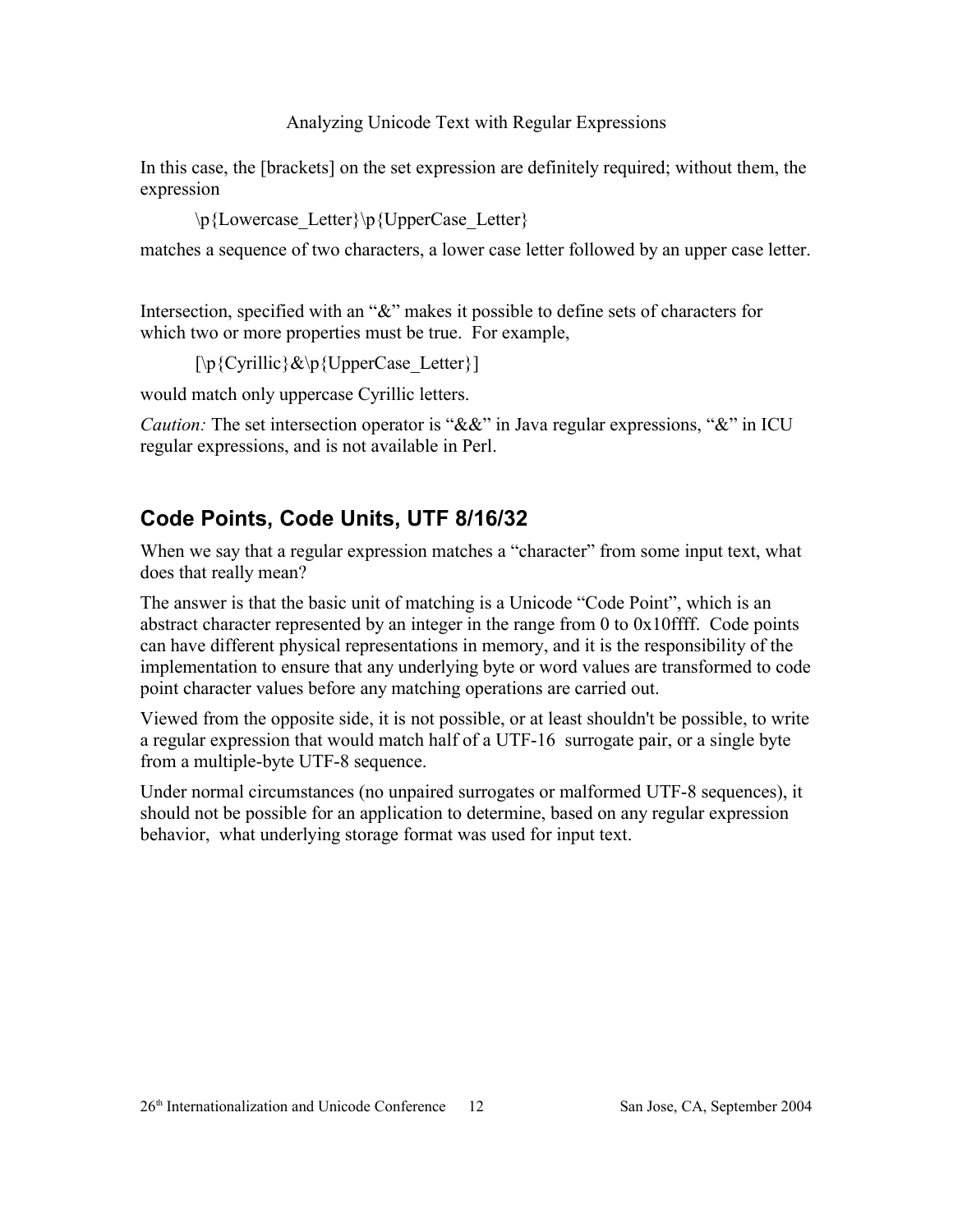## **Normalization**

Some characters can have alternative Unicode representations.

For example, the character  $\tilde{N}$  can be represented either as the single code point \u00d1, Latin capital letter N with tilde

Or by the sequence of two code points, \u004e, Latin capital letter N \u0303, combining tilde

These are two different normalization forms for  $\tilde{N}$ . Both are perfectly valid. Which is chosen can definitely affect the match results obtained with regular expressions.

- Searching for a plain 'N' will match the second (decomposed) form, but not the first.
- Searching for  $\pmb{\in}$  {Non Spacing Mark} will match the second form (the tilde, not the N), but not the first
- A single '.' (match any character) in a pattern will consume the entire composed form, but only half of the decomposed form.

There are a few different approaches to dealing with these problems

- Design the regular expression patterns in such a way that the results obtained are independent of the normalization form. This can work well if the expressions are being used to parse apart text based on fixed keywords or punctuation characters, with the intervening text being skipped over, or perhaps captured, but otherwise not analyzed.
- Have independent knowledge, based on the source of the data or the design of the system, that the text to be analyzed will arrive with a known normalization form, and design the regular expression patterns accordingly.
- Normalize the data in a separate step.
- For regular expression implementations that support it, specify the normalization, or Canonical Equivalence option. Note that this option is available in relatively few implementations. For Java, this option will force matching to occur as if the text were in decomposed form.

Here is an example of the first approach of creating a pattern that is independent of the Unicode normalization form of the data. This pattern will scan for the content of a particular element from a string with XML-like syntax.

"<LastName>(.\*?)</LastName >"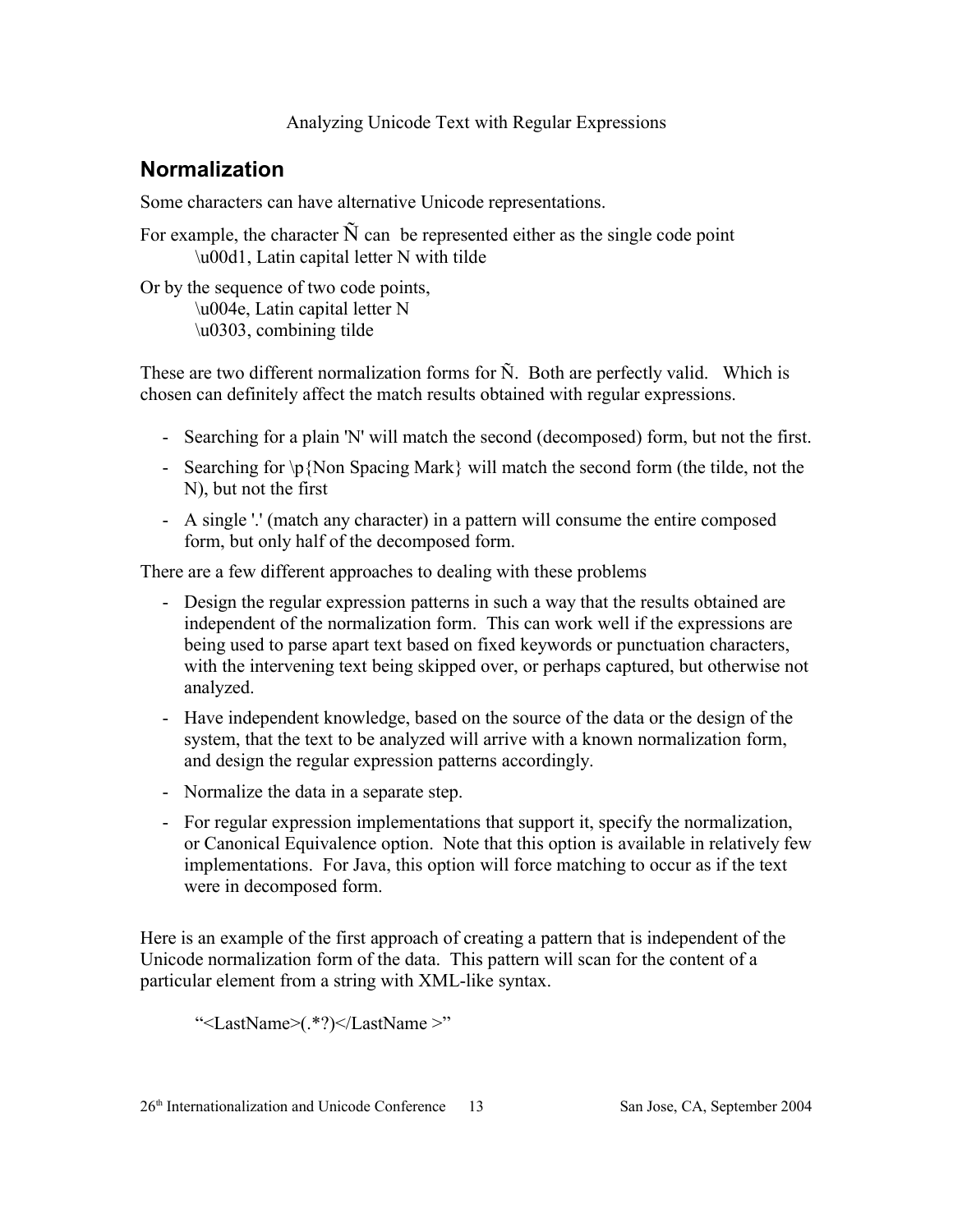The markup tags being matched have only one normalization form and can be easily matched with literal strings. The text between the tags, which with Perl compatible expressions will be captured and available to the application, can be in any normalization form.

When matching words that may themselves appear in more than one normalization form, such as

"Möller|Mönch|Mörk"

it's probably better to choose one of the other approaches and put the incoming data into a known form before doing the match.

## **Line Endings, New Lines**

Most regular expression implementations, by default, restrict the range of a pattern match to a single line of text. Because of this, it is important to know how lines are terminated; that is, which characters or sequences separate one line from another.

(Perversely enough, in most Regular Expression packages, the option to alter the default behavior to allow a match to proceed across a line boundaries into multiple lines is "single line mode".)

The set of Unicode line endings is larger than that of older legacy character sets. The line ending characters recognized by regular expressions are

| $\u000A$ | Line Feed           |
|----------|---------------------|
| $\u000C$ | Form Feed           |
| $\u000D$ | Carriage Return     |
| $\u0085$ | Next Line (NEL)     |
| \u2028   | Line Separator      |
| $\u2029$ | Paragraph Separator |

and the sequence

\u000D \u000A

When a match can cross line boundaries, a "." will match the Carriage Return / Line Feed sequence as if it were a single character.

With the implementations available today, there is no single pattern meta-character for matching any of the allowed line endings. There should be, but there isn't.

## **Case Insensitive Matches**

All regular expression implementations provide the ability to do a case insensitive, or loose, pattern matches.

Full Unicode caseless matching, as described in Section 3.13 of the Unicode Standard, is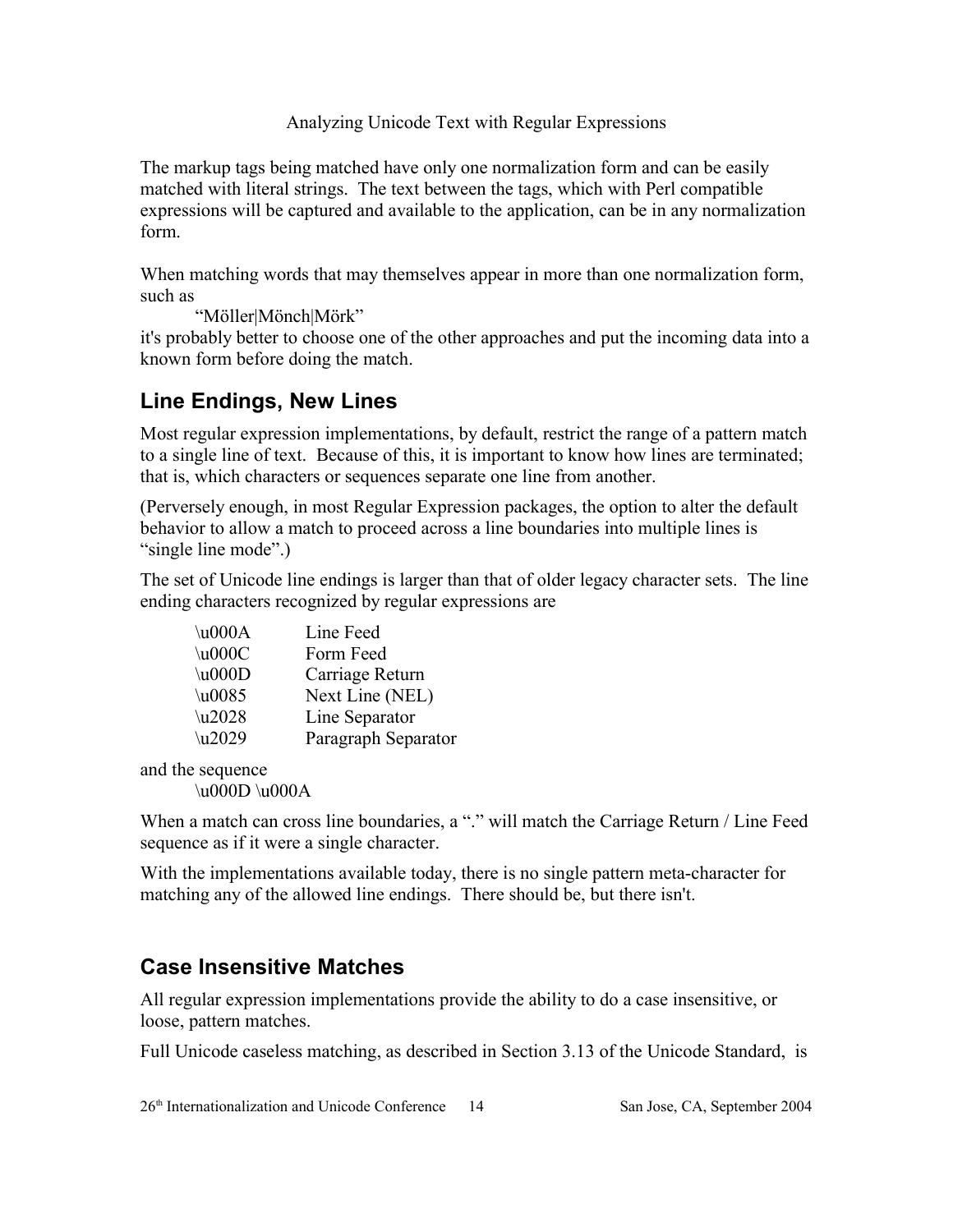a relatively complicated operation. With full caseless matching it is possible for a single lower case letter to match two upper case letters, with the most famous example being the German character ß, which is equivalent to "ss" and which upper-cases to "SS".

The Unicode-enabled regular expression packages that are available today provide a more limited form of caseless matching, not handling situations where changing the case of a string could change its length.

## **Grapheme Clusters**

A *grapheme cluster* is the name given to what an end user would consider to be a character when looking at displayed or printed text. A grapheme cluster may be composed of more than one Unicode code point.

The simplest examples of multi-codepoint grapheme clusters are letters with accents or other diacritical marks, such as our Spanish ñ that appeared in earlier examples. For ñ, and other letters that are commonly used in European languages, single code point forms of the characters do exist, but for many other characters a multi-codepoint representation is required.

Unicode-aware regular expression pattern languages have an additional meta-character, often \X, that will match a complete grapheme cluster, or test whether the current match position is at the boundary of a grapheme cluster.

There are some differences between implementations - not all have the definition of a grapheme cluster quite right, or even implement this at all - so it is important to check the documentation of the specific package being used.

## **Word Boundaries (\b and \B)**

Regular Expressions patterns have traditionally provided operators to test whether the current position in the text is a word boundary  $(\forall b)$  or not  $(\forall B)$ . The exact definition of what constitutes a word for this purpose is usually pretty simple, typically a contiguous run of "word" characters.

Here is an example of traditional RE word boundary positions

Hello there. G'day 123.456  $\wedge$   $\wedge$   $\wedge$   $\wedge$   $\wedge$   $\wedge$   $\wedge$   $\wedge$   $\wedge$   $\wedge$   $\wedge$   $\wedge$   $\wedge$ 

The Unicode Consortium has published a more sophisticated set of rules for determining word boundaries (UAX 29, Text Boundaries). The Unicode definitions do a better job of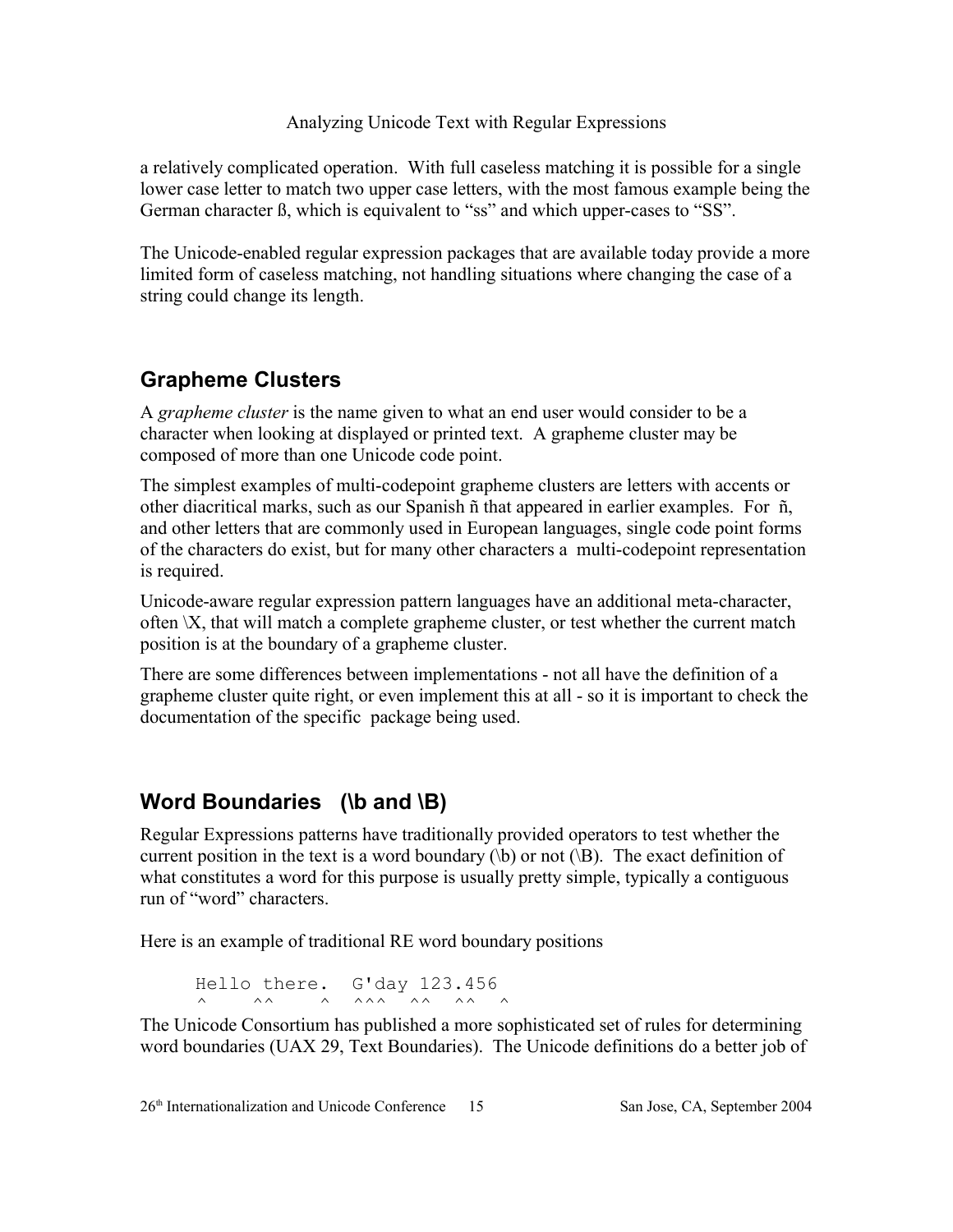not breaking apart contractions or numbers containing decimal points, and they take a fundamentally different approach to non-word characters, such as punctuation or white space. The concept is to have word boundaries around any piece of text that one would expect to be matched by a "match whole words only" option in a word processor.

With the Unicode definitions, the word boundary positions are

```
Hello there. G'day 123.456
\wedge \wedge \wedge \wedge \wedge \wedge \wedge \wedge \wedge \wedge \wedge
```
This is different enough from the conventional RE behavior and expectations for \b that the default has not been changed. Unicode behavior may be available as an option, however. Check the docs for your implementation.

## **Summary**

Regular expressions are a powerful tool for analyzing and extracting information from Unicode text data. Many implementations now have good support for Unicode, including access to character properties, case insensitive matching, grapheme and word boundaries and normalization, all of which greatly increase the power and flexibility of regular expression pattern matching.

### **References**

References to additional sources of information may be the most important part of this paper. The whole topic of using regular expressions with Unicode text is far too big to be covered in any detail in a single paper.

#### **Mastering Regular Expressions, Second Edition. Jeffrey Friedl, O'Reilly, 2002**

Mastering Regular Expressions is an essential reference for anyone doing substantial work with regular expressions. It provides clear and detailed descriptions of how regular expression pattern matching really works and of all the pattern operators and meta characters available. Unicode is touched on briefly, but the main emphasis is on general regular expression behavior.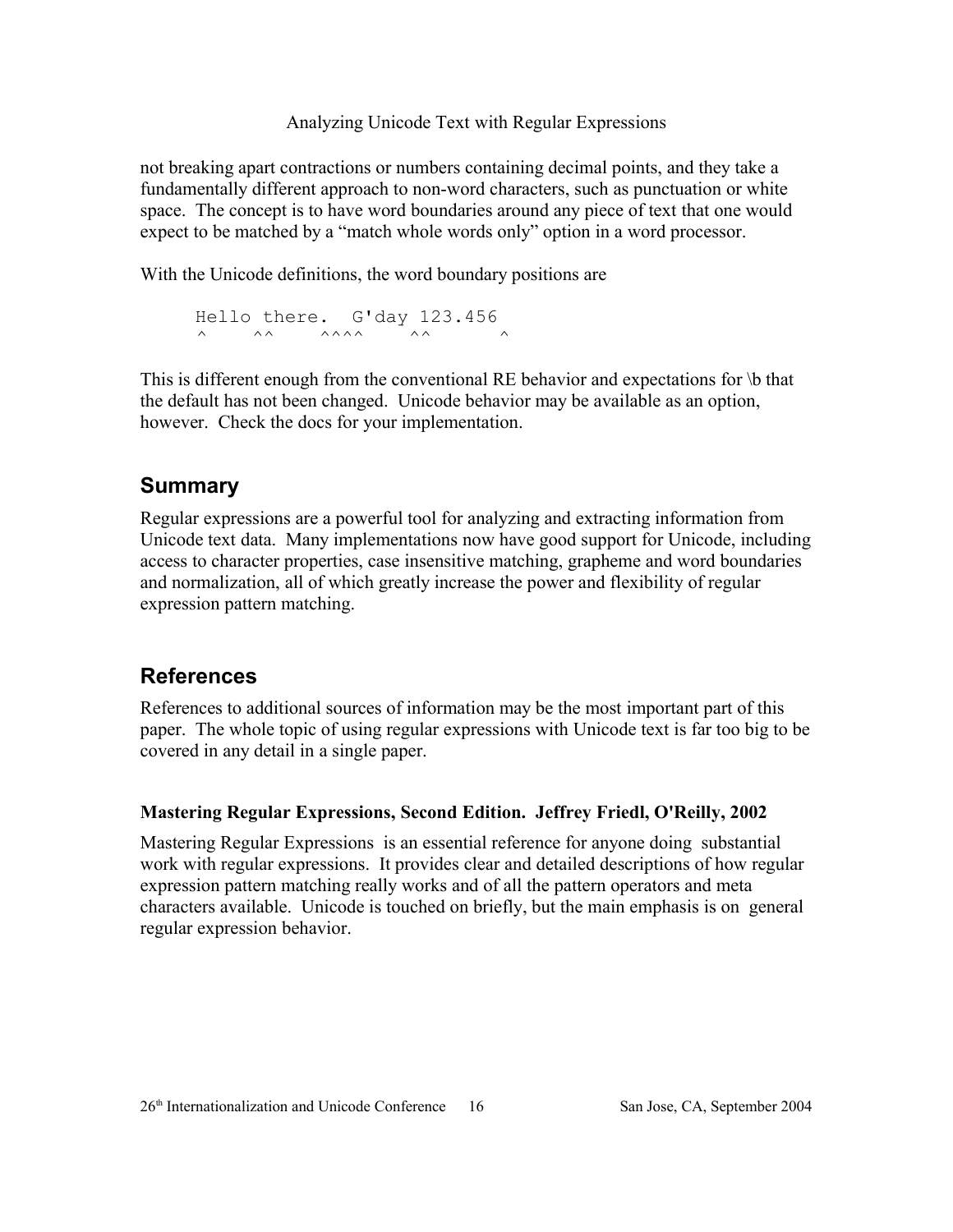**Unicode Regular Expressions, Unicode Technical Standard #18.** http://www.unicode.org/reports/tr18/

This document from the Unicode Consortium describes the set of features that should be provided by regular expression implementations that wish to claim to support Unicode. Three levels of conformance are defined. Basic, or level 1, support provides the minimum set of features needed for regular expressions to work effectively with Unicode text. Level 2 provides for additional features, either more advanced and/or harder to implement. Level 3 adds the ability to tailor matching behavior based on Locale or Language.

The implementations available today are mostly at Level 1, sometimes with an occasional level 2 feature.

While intended primarily for those designing or implementing regular expression packages, the document will still be of interest to anyone curious about the future directions of regular expressions, or in evaluating the feature set of an existing implementation.

#### **The Unicode Character Database, or UCD**

http://www.unicode.org/Public/UNIDATA/UCD.html

A guide to the content and format of the Unicode Character Database, a set of files that define the character properties and their mappings onto the set of Unicode characters.

Although the sheer mass of information included here can be overwhelming at first, anyone doing much work with Unicode character properties will eventually find themselves referring to this set of data.

#### **Unicode Script and Block Names.**

These are the UCD files that list all available Script and Block names, and of are particular interest because these two character properties are so useful in regular expressions.

http://www.unicode.org/Public/UNIDATA/Blocks.txt http://www.unicode.org/Public/UNIDATA/Scripts.txt

#### **The Unicode Standard 4.0, The Unicode Consortium, Addison-Wesley, 2003**

Also available on line, http://www.unicode.org/versions/Unicode4.0.1/ Section 3.5 and all of Chapter 4 contain essential definitions and descriptions of character properties.